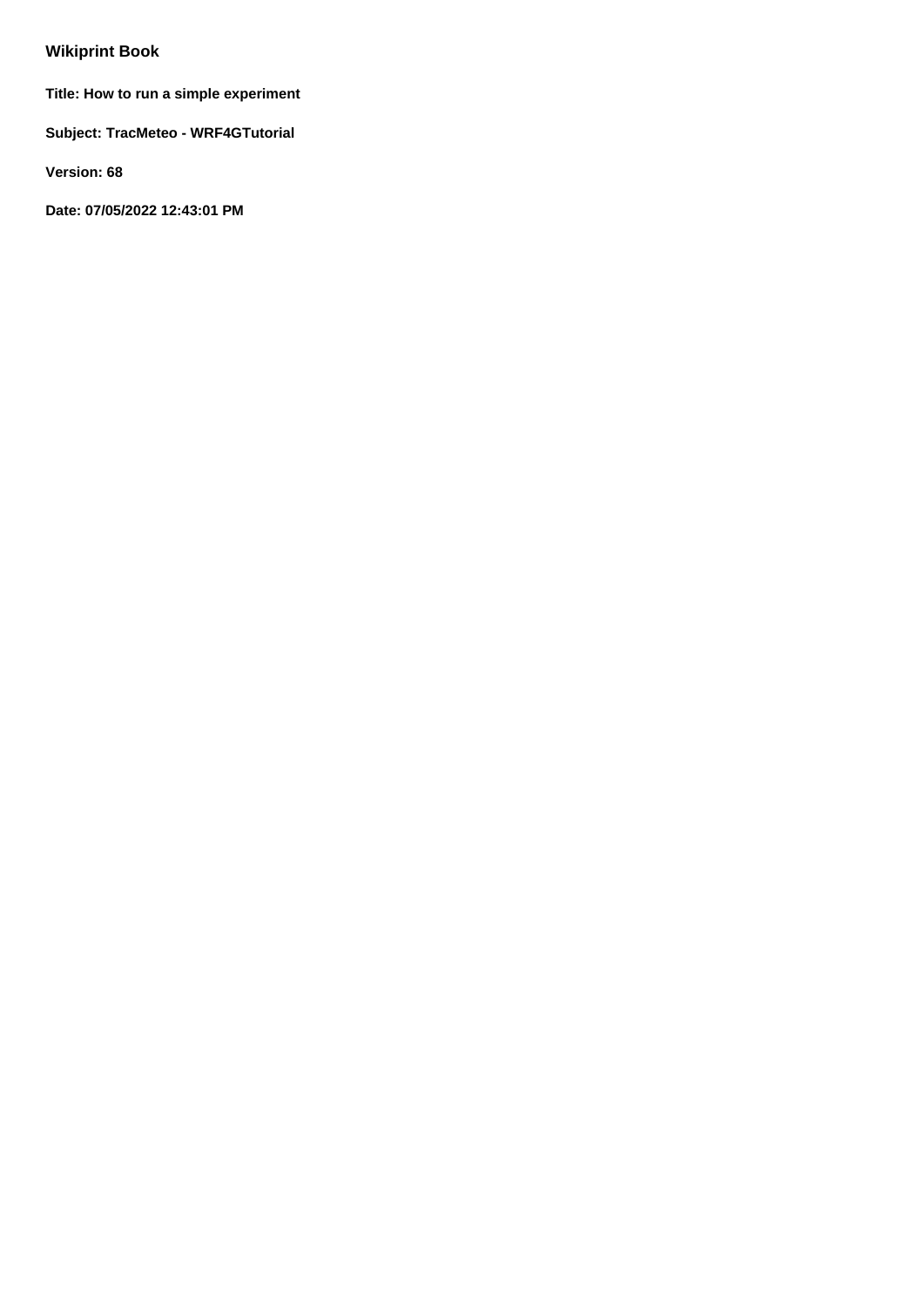## **Table of Contents**

### **How to run a simple experiment 3**

Start wrf4g\_framework and list computing resources 3 Prepare and submit the test experiment 3 Check the experiment output and log 4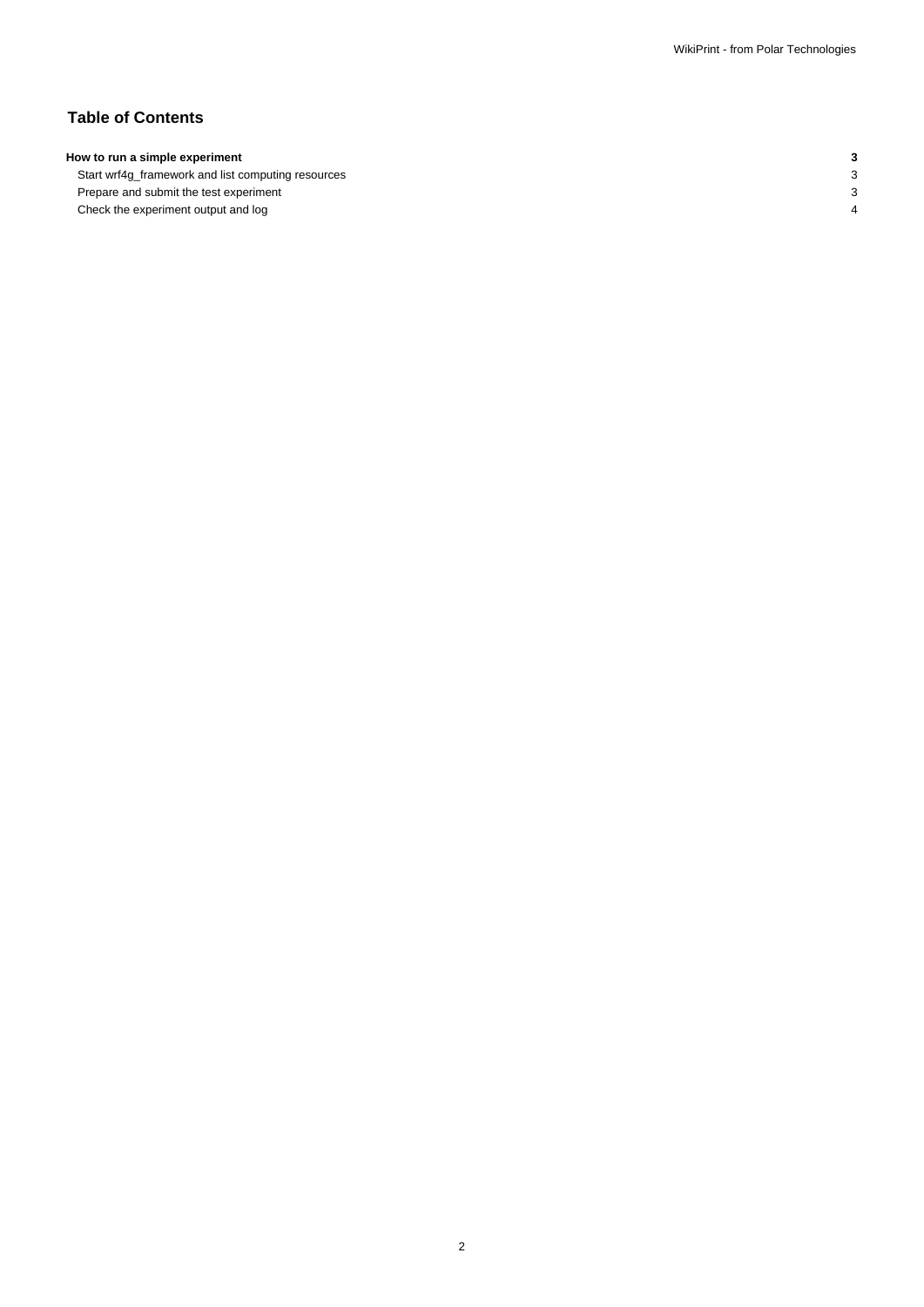#### **How to run a simple experiment**

Before you start this tutorial make sure that WRF4G is correctly installed on your machine. To do so follow the [Installation instructions](https://meteo.unican.es/trac/wiki/WRF4GInstall)

#### **Start wrf4g\_framework and list computing resources**

Firstly, check if [WRF4G framework](https://meteo.unican.es/trac/wiki/WRF4GFrameworkConfiguration) is running:

```
[user@localhost ~]$ wrf4g_framework status
DRM4G (GridWay) is NOT running
WRF4G_DB (MySQL) NOT running
```
if WRF4G framework is not running, you should execute:

```
[user@localhost ~]$ wrf4g_framework start
Starting DRM4G (GridWay) .... OK
Starting WRF4G_DB (MySQL) ... OK
```
By doing this, you will start the services that manage the CR and keep track of the experiments.

Note that if you do not start wrf4g\_framework, you won not be able to work with WRF4G.

By default, WRF4G framework is configured to use the computer where WRF4G has been installed. In order to list the CR available, run the [wrf4g\\_resources](https://meteo.unican.es/trac/wiki/WRF4GCommandLineTools#wrf4g_resources) command:

```
[user@localhost ~]$ wrf4g_resources
HID PRIO OS ARCH NODES(U/F/T) LRMS HOSTNAME
0 1 GNU/Linux2.6.32 x86_64 0/1/1 FORK mycomputer
```
If you want to modify your CRs see [Computing Resources](https://meteo.unican.es/trac/wiki/WRF4Gframework4g_conf#ComputingResources) section, which is located in \$HOME/WRF4G/etc/framework4g.conf file.

#### **Prepare and submit the test experiment**

Go to the directory where the experiment configuration files are located:

```
[user@localhost ~]$ cd $HOME/WRF4G/experiments/single_test
```
Edit [experiment.wrf4g](https://meteo.unican.es/trac/wiki/WRF4Gexperiment_wrf4g) and check its configuration. If you want to know more information about this experiment, you should see [resources.wrf4g](https://meteo.unican.es/trac/wiki/WRF4Gresources_wrf4g) as well.

Run [wrf4g\\_prepare](https://meteo.unican.es/trac/wiki/WRF4GCommandLineTools#wrf4g_prepare) to prepare the experiment:

```
[user@localhost ~]$ wrf4g_prepare
Preparing namelist...
WRFV3/run/namelist.input
WRF Check Warning: CAM radiation selected but paerlev/levsiz/cam_abs_dim1/cam_abs_dim2 was not set. Fixing...
WRF Check Warning: radt is shorter than dx (0.500000)
---> Single params run
---> Continuous run
       ---> cycle_chunks: test 2011-08-28_12:00:00 2011-08-30_00:00:00
               ---> chunks 1: test 2011-08-28_12:00:00 2011-08-29_00:00:00
               ---> chunks 2: test 2011-08-29_00:00:00 2011-08-29_12:00:00
               ---> chunks 3: test 2011-08-29_12:00:00 2011-08-30_00:00:00
```
Check the experiment status with [wrf4g\\_status.](https://meteo.unican.es/trac/wiki/WRF4GCommandLineTools#wrf4g_status) You will see that the experiment is in P (Prepared) status.

```
[user@localhost ~]$ wrf4g_status
Experiment P W R D F
```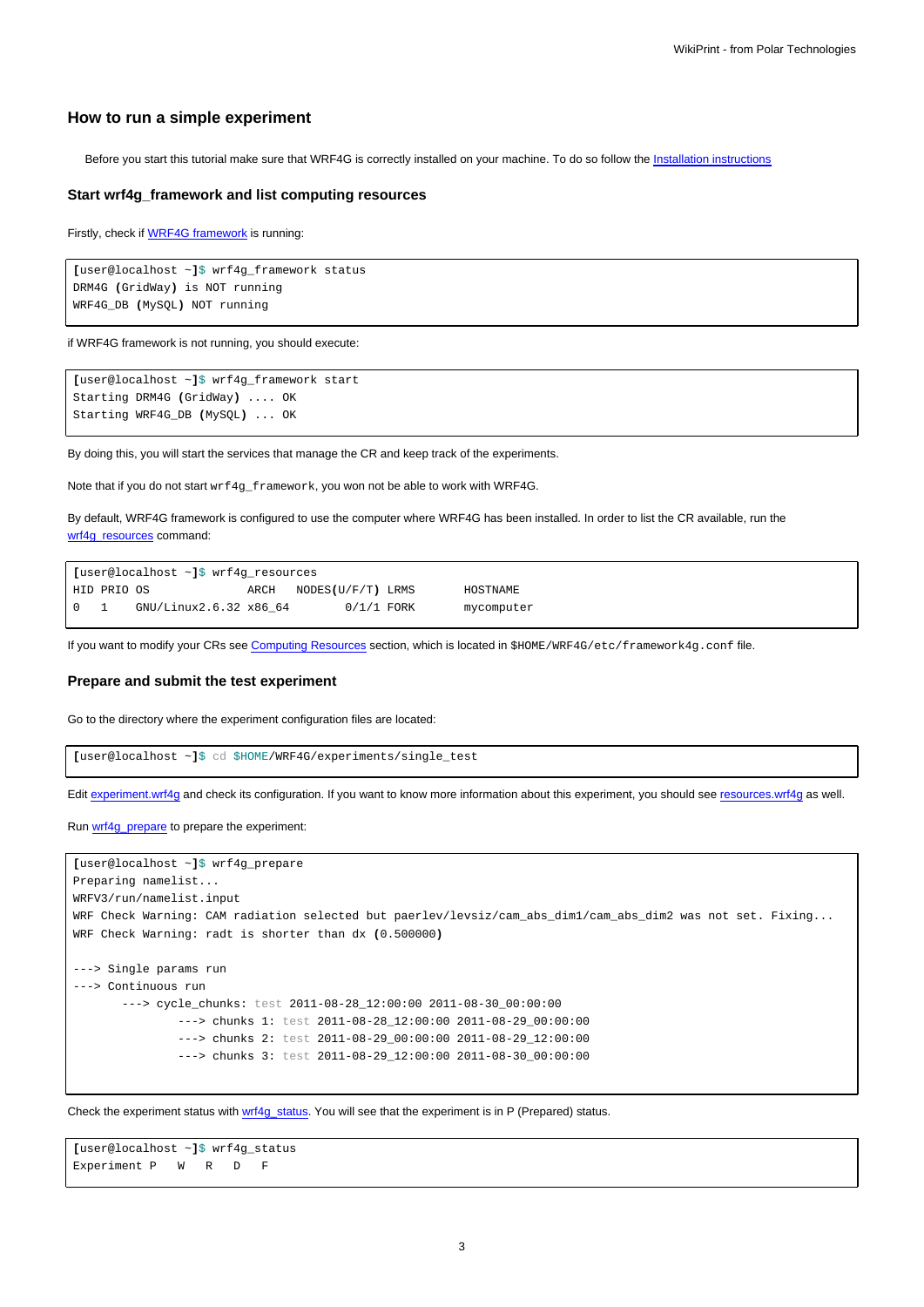| test                                           |  |  |                          | 1 0 0 0 0 |     |                      |    |          |           |
|------------------------------------------------|--|--|--------------------------|-----------|-----|----------------------|----|----------|-----------|
| [user@localhost $\sim$ ]\$ wrf4g_status --long |  |  |                          |           |     |                      |    |          |           |
| Realization                                    |  |  | GW                       |           |     | Stat Chunks Comp.Res | WN | Run.Sta  | ႜೢ<br>ext |
| test                                           |  |  | $\overline{\phantom{0}}$ | Р         | 0/3 | -                    | -  | Prepared | $-0.00$   |

Submit the experiment with [wrf4g\\_submit](https://meteo.unican.es/trac/wiki/WRF4GCommandLineTools#wrf4g_submit) and check the status for a minute. You will see how the status of the experiment change into: submitted, downloading input data, ungrib, metgrid, real and wrf.

```
[user@localhost ~]$ wrf4g_submit
Submitting realization: "test"
     Submitting Chunk 1: 2011-08-28_12:00:00 2011-08-29_00:00:00
     Submitting Chunk 2: 2011-08-29_00:00:00 2011-08-29_12:00:00
     Submitting Chunk 3: 2011-08-29_12:00:00 2011-08-30_00:00:00
[user@localhost ~]$ wrf4g_status
Experiment P W R D F
test 0 1 0 0 0
[user@localhost ~]$ wrf4g_status --long
Realization GW Stat Chunks Comp.Res WN Run.Sta ext %
test 0 W 1/3 - - Submitted - 0.00
[user@localhost ~]$ wrf4g_status --long
Realization GW Stat Chunks Comp.Res WN Run.Sta ext %
test 0 \tW 1/3 - localhost ungrib - 0.00
[user@localhost ~]$ wrf4g_status --long
Realization GW Stat Chunks Comp.Res WN Run.Sta ext %
test 0 W 1/3 - localhost metgrid - 0.00
[user@localhost ~]$ wrf4g_status --long
Realization GW Stat Chunks Comp.Res WN Run.Sta ext %
test 0 R 1/3 mycomputer localhost real - 0.00
[user@localhost ~]$ wrf4g_status --long
Realization GW Stat Chunks Comp.Res WN Run.Sta ext %
test 0 R 1/3 mycomputer localhost WRF - 0.00
[user@localhost ~]$ wrf4g_status --long
Realization GW Stat Chunks Comp.Res WN Run.Sta ext %
test 0 R 2/3 mycomputer localhost Submitted - 33.33
[user@localhost ~]$ wrf4g_status --long
Realization GW Stat Chunks Comp.Res WN Run.Sta ext \frac{1}{8}<br>test 0 R 3/3 mycomputer localhost Finished 0 100.00
test 0 R 3/3 mycomputer localhost Finished
```
The experiment has to finish with **ext** option **0** which means it has finalized correctly. If **ext** has a different code, you can look up more information about it either in [WRF4G errors](https://meteo.unican.es/trac/wiki/WRF4GErrors) or in \$HOME/WRF4G/lib/bash/wrf4g\_exit\_codes.sh file

#### **Check the experiment output and log**

The location where output and log files are stored is defined with the WRF4G\_BASEPATH variable in [resources.wrf4g.](https://meteo.unican.es/trac/wiki/WRF4Gresources_wrf4g) Check \$HOME/WRF4G/etc/resources.wrf4g to find where \$WRF4G\_BASEPATH is pointing. You will see that it is pointing to \$HOME/WRF4G/repository/output. Go to \$HOME/WRF4G/repository/output/test/test and see the directory structure and the output files.

**[**user@mycomputer~**]**\$ ls -lh \$HOME/WRF4G/repository/output/test/test/output total 420K